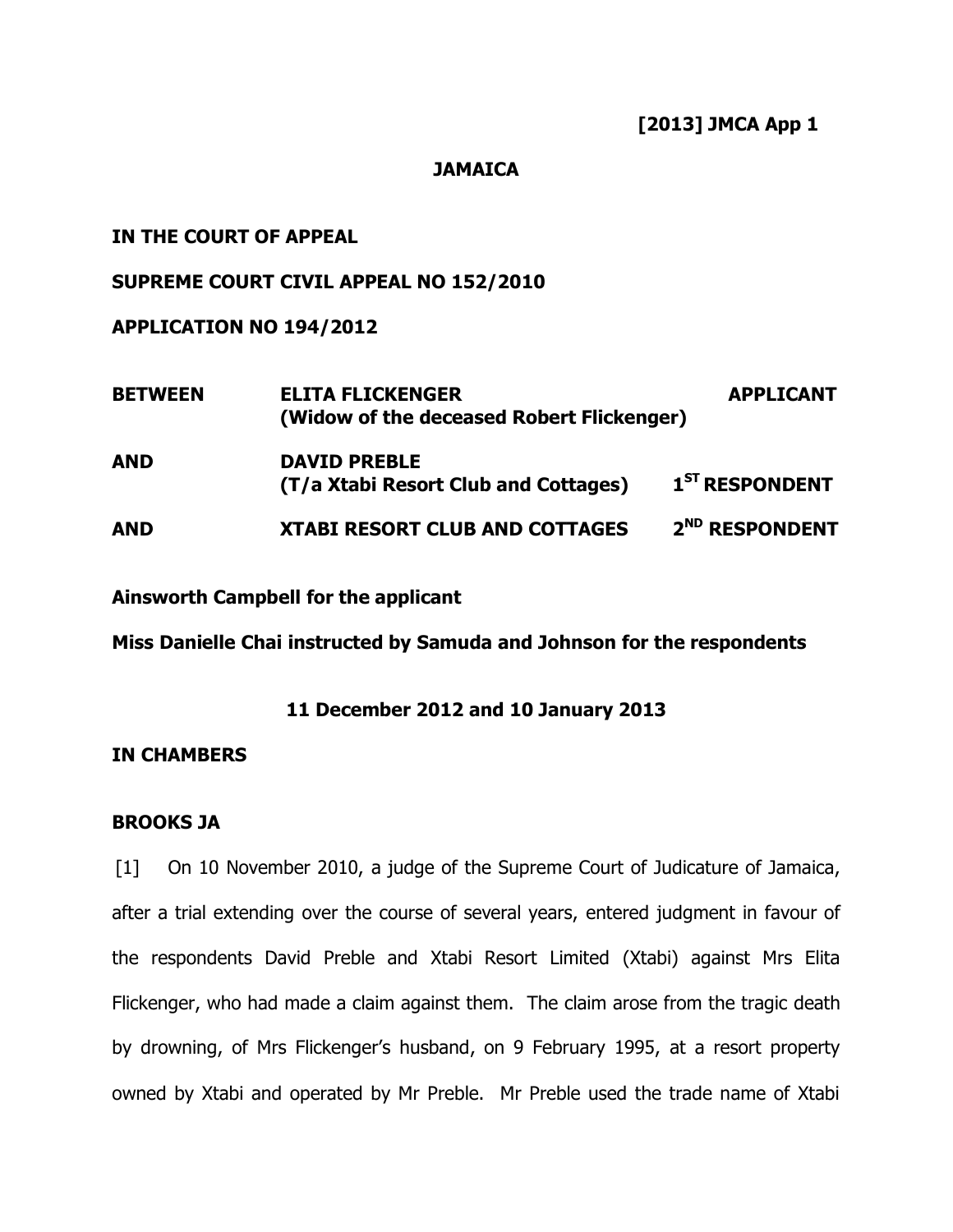Resort Club and Cottages for his operation. The property is located in Negril in the parish of Westmoreland.

[2] Mrs Flickenger is aggrieved by the judgment and on 23 December 2010, she filed an appeal against it. She has, however, failed to file the record of appeal within the prescribed time, despite having been given an extension of that time. Mrs Flickenger has applied for an order for a further extension of time. The application is strongly resisted by the respondents. Miss Chai, in a commendable presentation on behalf of the respondents, has urged me to refuse the application.

#### **The history**

[3] Mrs Flickenger ought to have first filed the record of appeal on or before 8 June 2012. On 5 June 2012, however, she filed an application seeking an extension of time within which to file the record of appeal and a supplementary record. On 22 June 2012, Dukharan JA considered the application on paper and granted an extension of time of three months within which to file the record. The record should, therefore, have been filed by 23 September 2012.

[4] On 21 September 2012, Mrs Flickenger filed the present application to extend the time limited for filing the record. The record was eventually filed on 6 December 2012, but without the benefit of an order extending the time. An order is needed to ratify its presence on the court's file.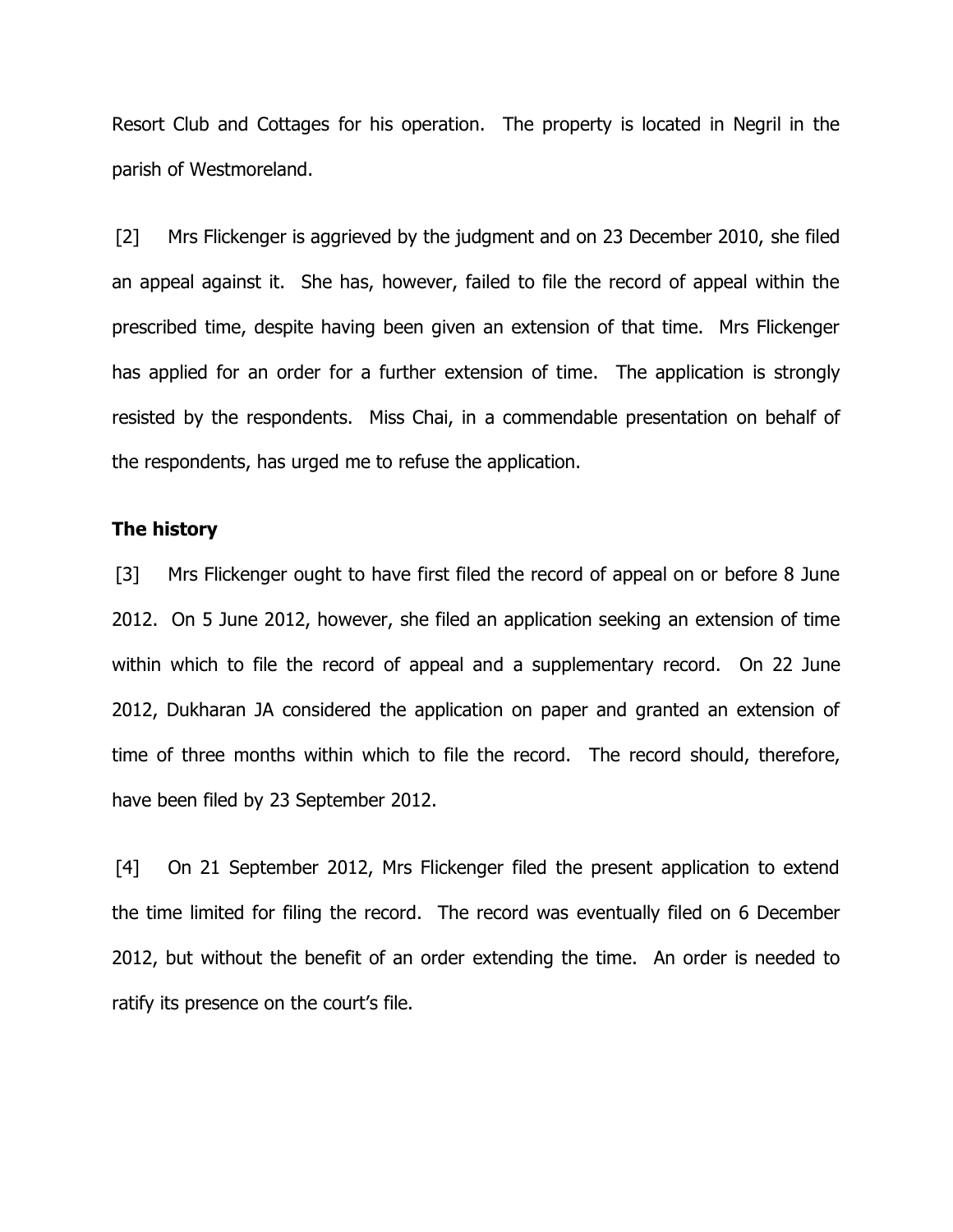# **The application**

[5] The application seeks a further extension of three months in which to file the record. The grounds on which it is primarily based, are:

- a. "That the Appellant is experiencing great difficulty in locating some of the exhibits tendered in evidence at the trial."
- b. "That Attorney-at-Law for the Appellant is dealing with some other very complicated and exhausting matters in this Honourable Court that takes priority in time to this Appeal."

[6] The application is supported by affidavits by the attorney-at-law having conduct of the appeal for Mrs Flickenger, Mr Ainsworth Campbell. In his affidavit, sworn to on 20 September 2012, Mr Campbell deposed that the record of appeal had "been compiled only for the pages to be numbered". Despite that statement, Mr Campbell went on, at paragraph 6 of his affidavit, to say:

> "That the preparation and completion of the Records in this Appeal is being held up because I have been preparing for presentation in this Honourable Court and the Court below two other very absorbing and demanding matters which I am not in a position to delegate to any other Attorney-atlaw."

He opined that the record would have been completed for filing by 30 December 2012.

# **The relevant law**

[7] The court may extend the time limited for compliance with any rule (rule 1.7(2)(b)). This application is a procedural application made pursuant to rule 2.10 of the Court of Appeal Rules 2002 (CAR). Rule 2.11(1)(e) permits a single judge of the court to make an order determining such an application. The rules do not, however,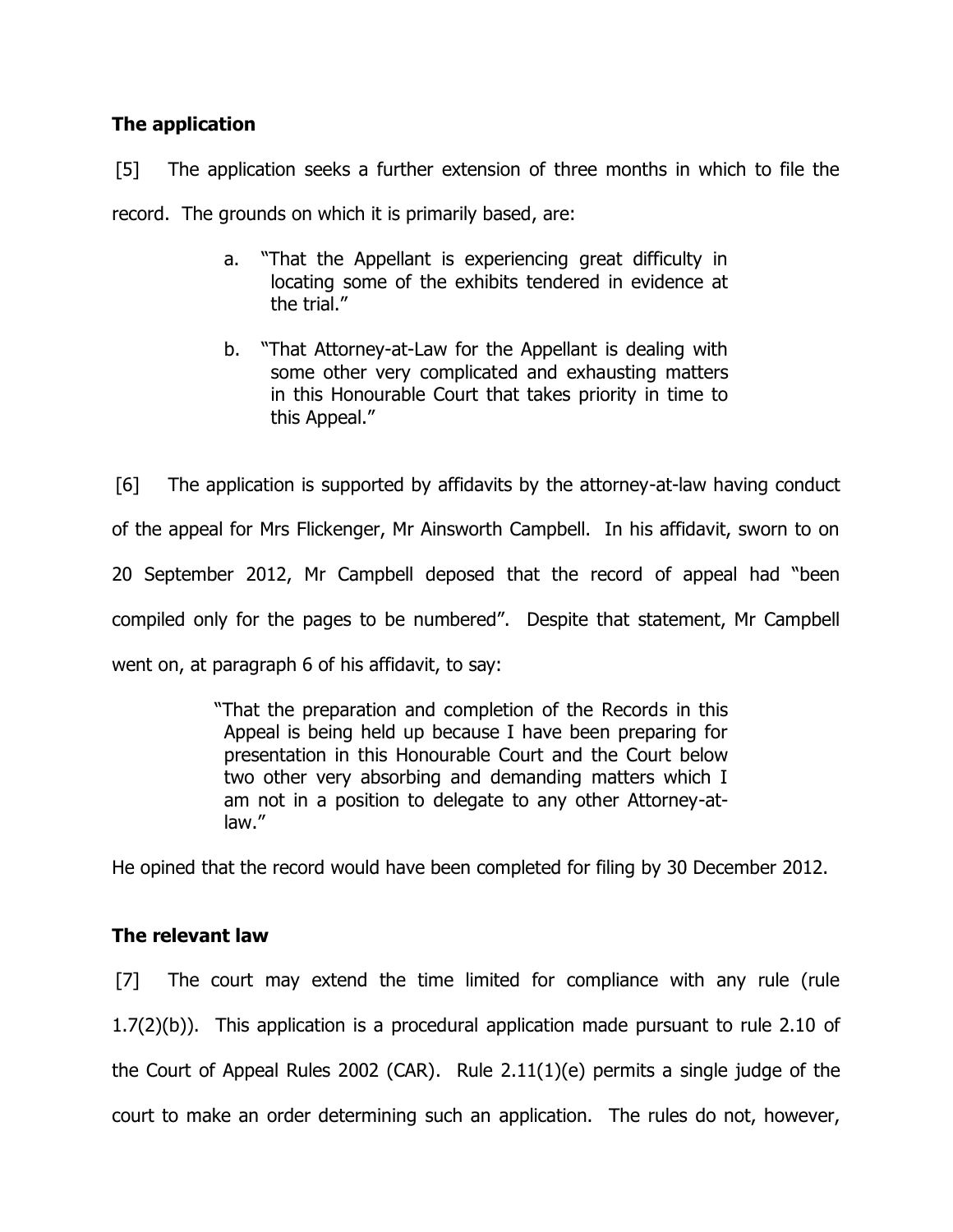provide any guidance for the consideration of the applications. Nevertheless, there is case law that gives that guidance.

[8] This court, in **Peter Haddad v Donald Silvera** SCCA No 31/2003, Motion 1/2007 (delivered 31 July 2007), after having reviewed authorities from both the pre-Civil Procedure Rules (CPR) and the CPR regimes, gave extensive guidance for the consideration of appeals such as the instant one. The principles that may be gleaned from that analysis are as follows:

- a. in the absence of specific provisions in the rules, the court, in exercising its discretion should do so in accordance with the overriding objective;
- b. generally speaking, the rules of the court must be obeyed and litigants and their legal representatives ignore the rules at their peril;
- c. a successful party is entitled to the fruits of its judgment and so the party aggrieved by that judgement must act promptly in pursuing its appeal;
- d. the interests of the parties and the public in certainty and finality of legal proceedings, make the court more strict about time limits on appeals;
- e. in order to justify the court extending the time limited for carrying out a procedural step in the appellate process, there must be some material on which the court can exercise its discretion;
- f. normally, if no excuse is offered for the default, no indulgence should be granted;
- g. an indulgence may be granted even if the excuse does not amount to a good reason but generally speaking, the weaker the reason the more likely the court will be to refuse to grant the extension of time;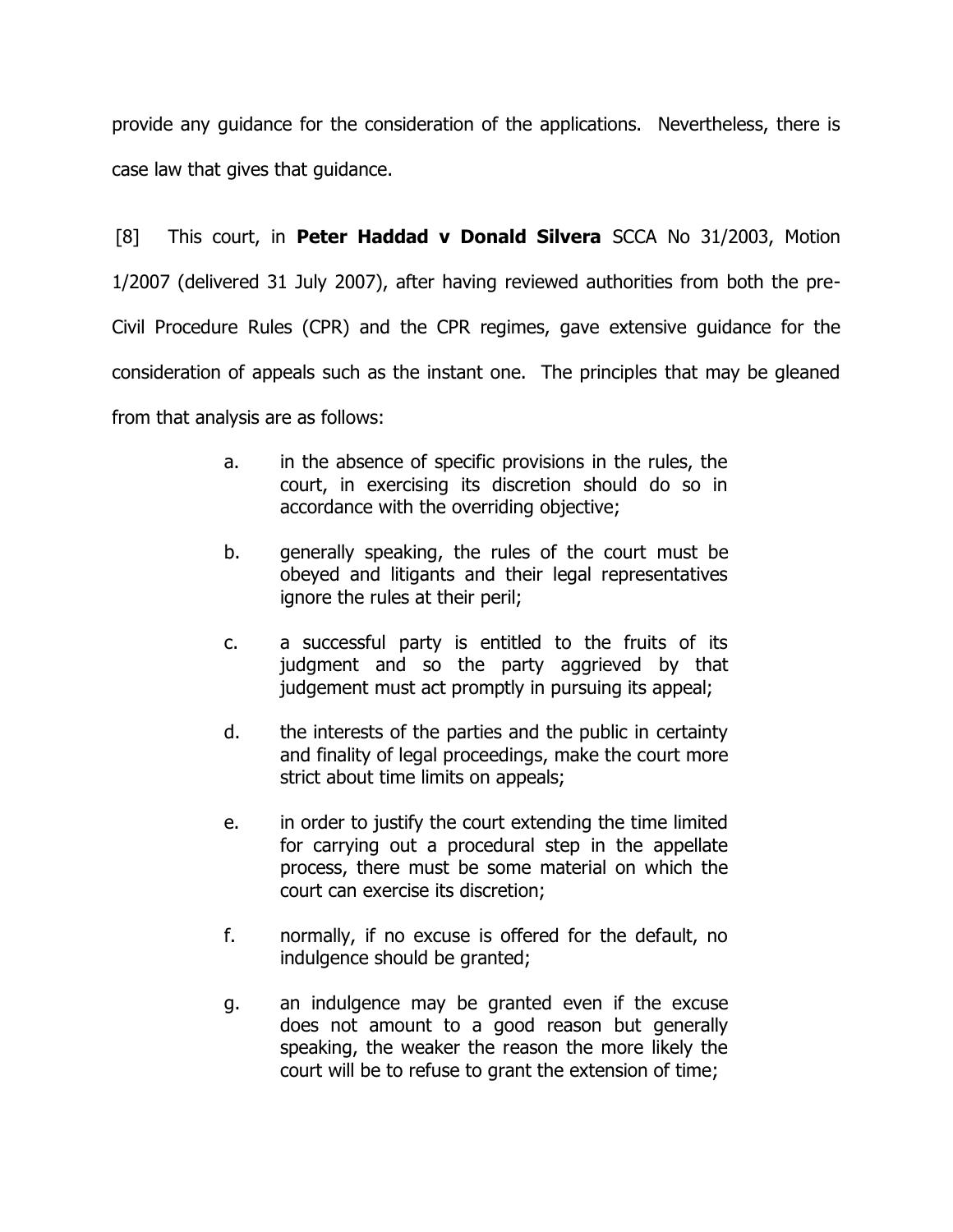- h. the application should address the length of the delay, the reason for the delay, the merits of the appeal and the likely prejudice, or absence thereof, to the respective parties;
- i. strict guidelines as to the consideration of these applications should be avoided.

[9] In addition to those principles, the observations of their Lordships in the Privy Council decision of **The Attorney General v Universal Projects Limited** [2011] UKPC 37 are also relevant and instructive. Although addressing the provisions in the CPR dealing with relief from sanctions, their Lordships addressed the issue of a good explanation for a breach of the rules. They said at paragraph 23 of their opinion:

> "…To describe a good explanation as one which "properly" explains how the breach came about simply begs the question of what is a "proper" explanation. Oversight may be excusable in certain circumstances. But it is difficult to see how inexcusable oversight can ever amount to a good explanation. Similarly if the explanation for the breach is administrative inefficiency."

# **The application to the instant case**

a. The length of the delay

[10] The delay in compliance in the instant case is indeed lengthy. When considered from the point of view of the date that the record was first due, the record was filed six months late.

b. The reason for the delay

[11] As was mentioned above, Mr Campbell, in supporting the application, gave as the reason for the delay, the fact that he was engaged in "two other very absorbing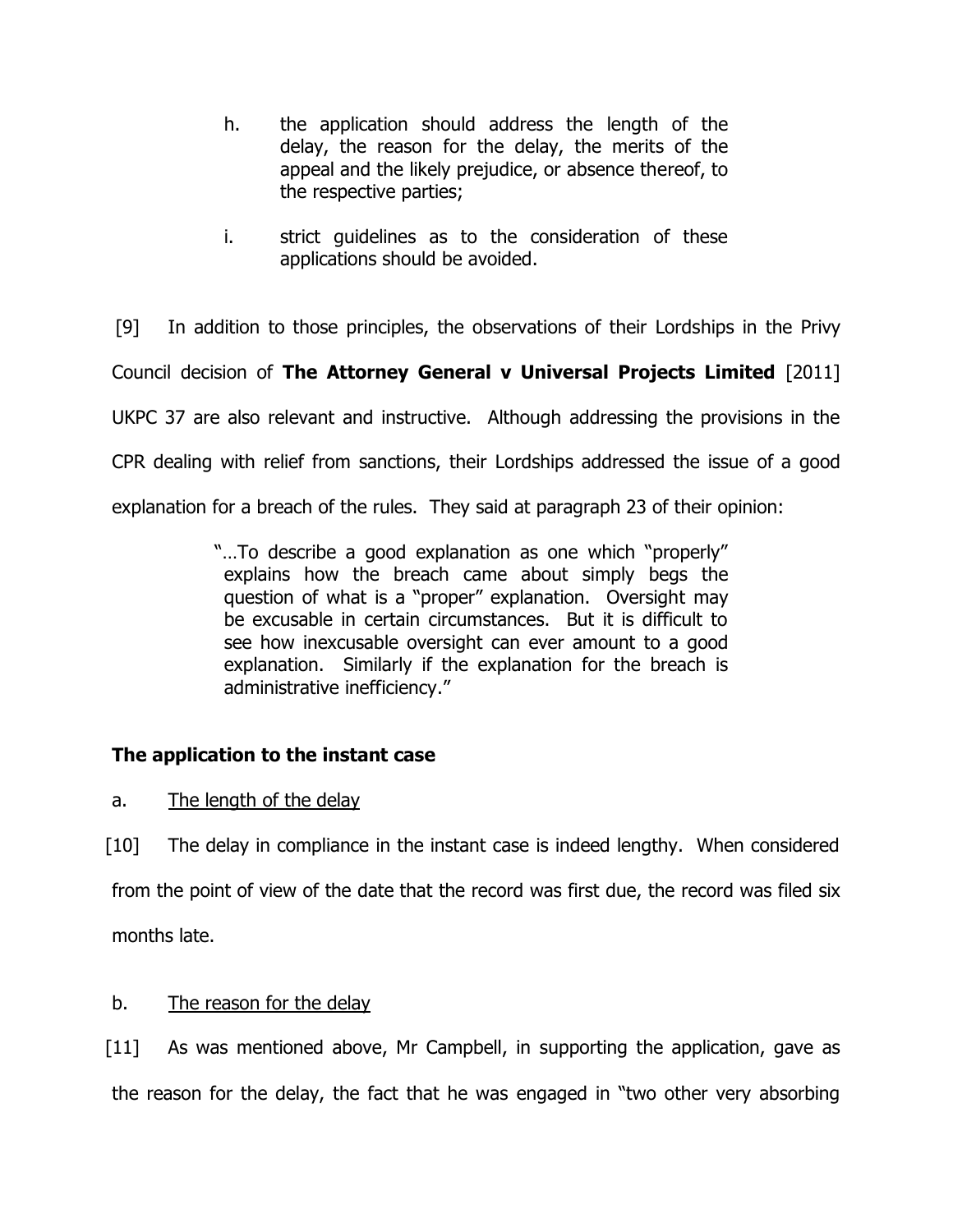and demanding matters which [he was] not in a position to delegate to any other Attorney-at-law". In light of the length of the delay, the reason advanced does not amount to a good reason. It is also to be noted that Mr Campbell appeared with a junior at the trial that has given rise to the instant appeal. No reason has been advanced as to why that attorney-at-law could not have assisted in preparing the record for this appeal.

[12] Although the notice of the application for the extension spoke to difficulty with securing some of the exhibits, Mr Campbell, in his affidavit, did not address this or any other reason for the delay.

## c. The merits of the appeal

[13] The grounds of appeal, as set out in the amended notice and grounds of appeal, are expansive, but may be summarised as follows:

- i) The learned trial judge failed to properly assess the evidence. His treatment of the appellant's evidence was flawed.
- ii) The learned trial judge did not mention the evidence of Asher Williams and Dwight Flickinger and by implication did not consider the evidence of these parties when arriving at the judgment.
- iii) The learned trial judge allowed too long a period to elapse before considering the evidence and giving judgment.
- iv) The learned trial judge dealt with the issue of the location of the scene of the drowning facetiously and irresponsibly.
- v) The learned trial judge failed to record vital evidence tendered in the case. Had the evidence of Asher Williams and Dwight Flickinger been considered the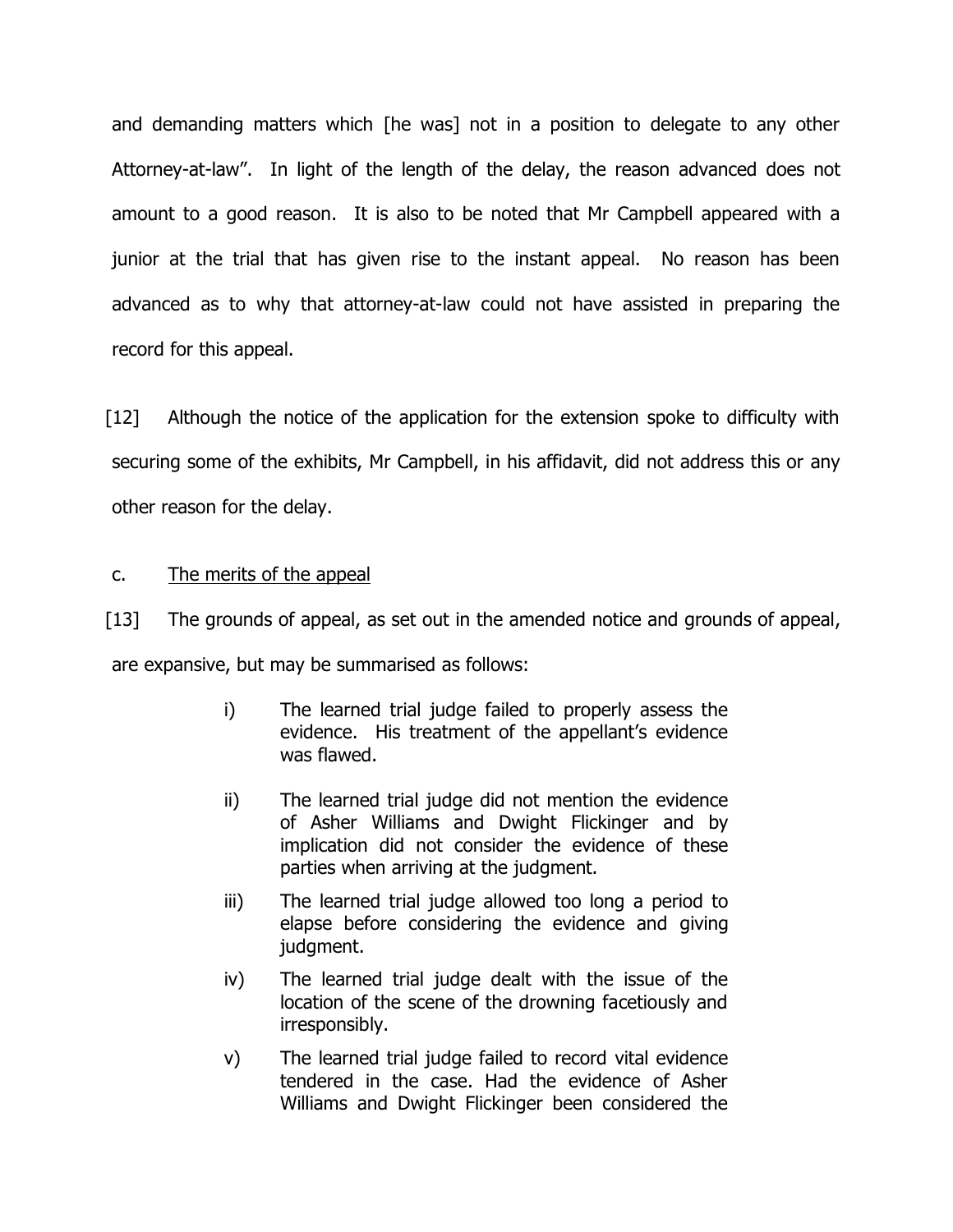Court would have been obliged to hold that the substratum of the case was present and intact.

- vi) The learned trial judge failed to properly assess the evidence in light of the pleadings.
- vii) The learned trial judge dealt with the case in a cavalier manner and without regard to the possible damage to the appellant's case. In particular, without notifying the Attorney-at-Law for the Appellant of his intention so to do, he extended time within which the respondent could file submissions. This shows palpable bias and impropriety to the detriment of the appellant's case.

[14] A perusal of those grounds of appeal reveals that the majority are concerned with the learned trial judge's treatment of the evidence and his findings of fact. A perusal of the written judgment handed down in the court below shows that the issue of liability depended largely on findings of fact. In particular, the questions of the presence of warning signs on the resort property concerning the danger and the risk of swimming, the status and movement of an access ladder, and a previous inconsistent statement by the applicant, were major questions to be determined. The learned trial judge resolved these in favour of the respondents.

[15] This court does not easily disturb findings of fact that are based on evidence given by witnesses at a trial (see **Watt or Thomas v Thomas** [1947] AC 484). Mrs Flickenger would, therefore, have an uphill task in attacking the judgment of the court below. That view is, of course, merely a preliminary observation.

[16] It is unlikely that the remaining grounds could cause an overturn of the judgment.